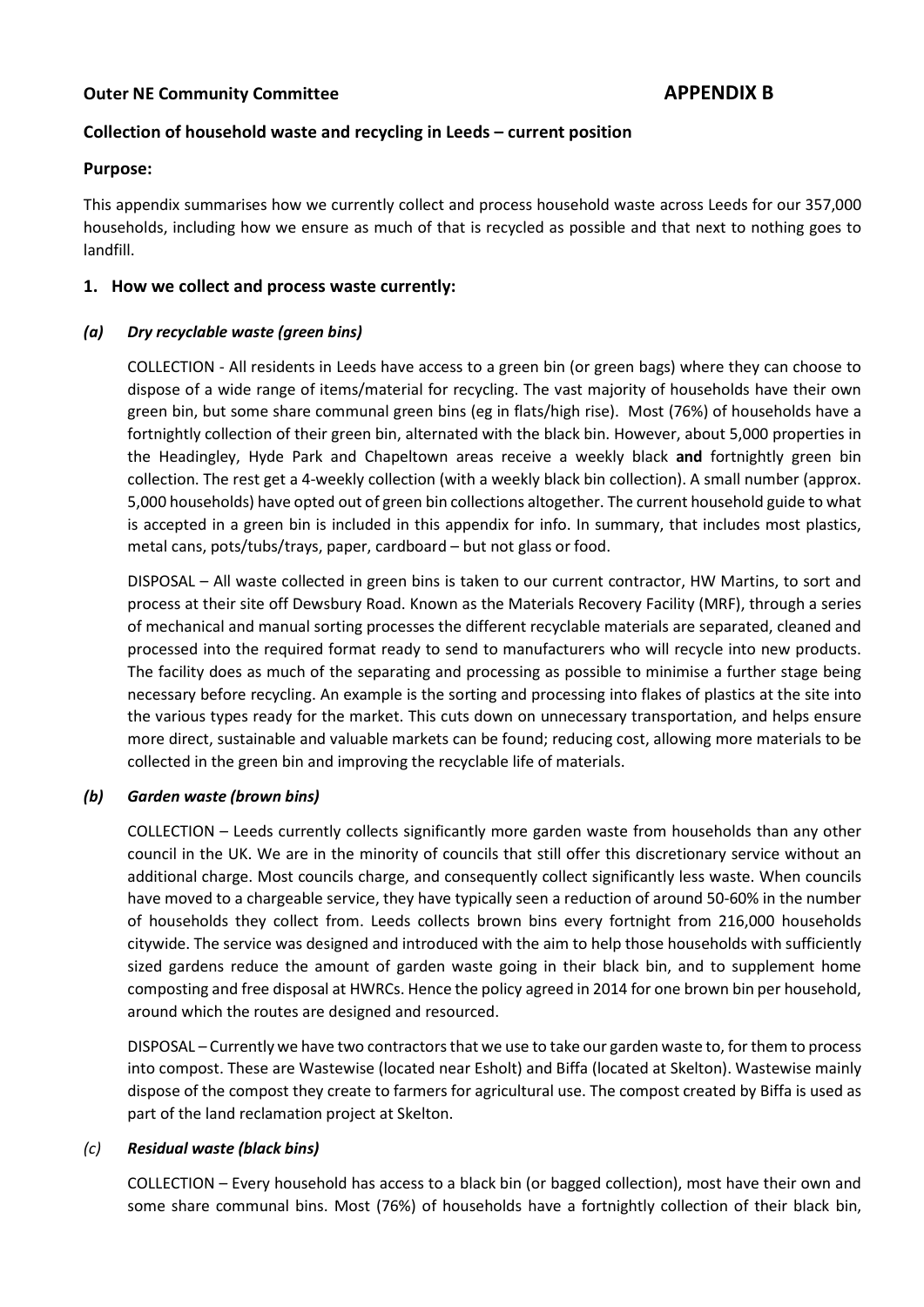alternated with the green bin. The rest get a weekly collection of their black bin (or bag). If residents were using the green and brown bins/composting to their fullest and taking glass and textiles to a local bring banks, the main contents in black bin would be food waste, a small number of plastics non-recyclable paper and card and other items such as nappies and other miscellaneous non -recyclable items.

DISPOSAL – All our black bin waste is collected and taken to the Recycling and Energy Recovery Facility (RERF) at Cross Green, operated through a contract by Veolia. None of our black bin waste goes to landfill. A small amount of the waste is separated for recycling before incineration (ferrous and non-ferrous metals). The waste material is then incinerated and the energy created used to generate electricity that is fed into the national grid and the heat created is used to feed the Leeds Pipes network which provides heating to households and businesses. The resultant ash from the process has further metals extracted for recycling and the remaining ash is mostly used in construction aggregates, such as for road building.

## (d) Glass (glass banks)

COLLECTION – We currently provide a local network of over 700 bottle banks throughout the city where mixed glass bottles and jars (and lids) can be disposed of. The bottle banks are provided by LCC, but the collection/emptying and transportation to the processing plant is through the contractor, URM Ltd. A bunker at Kirkstall HWRC is used as a waste transfer facility by the contractor.

DISPOSAL – All our glass is collected and taken to their processing plant by our contractor URM Ltd. The glass is washed, separated and processed into "cullets" at the plant. Because we collect glass separately, the glass produced at URM is of the highest grade. This means the glass can be recycled more times and has a greater financial value. The cullets are taken to a neighbouring plant, where new bottles are made. The carbon footprint of the recycling/manufacturing process is therefore minimised.

# (e) Food (Rothwell kerbside trial) – currently suspended

COLLECTION – A small scale trial started in 2009 in the Rothwell and surrounding area/villages. About 12,400 households are able to use a kitchen caddy/compostable liners system to leave food waste out for collection. One refuse crew/vehicle was dedicated to this, offering a weekly collection service. Each caddy would be emptied into a wheely bin which, when full, would then be emptied into the wagon as normal.

DISPOSAL – Under the existing contract, the food is taken by our crew to the contractor's transfer facility in Dewsbury operated by Biffa Waste Services. From here Biffa transfer the food to an Anaerobic Digestion plant in Cannock. The process of anaerobic digestion produces bio-methane which is a source of renewable energy and bio-fertiliser which is rich in nutrients and used in agriculture.

## (f) Other materials

## Textiles (on council land)

COLLECTION – We currently have 50 banks on 40 sites which are council bring sites (usually alongside glass and paper banks) and venues such as leisure centres. We have in recent years undertaken expansion of the network of banks during the student changeover period to help with waste reduction. The contract is held by Nathans Wastesavers who provide the banks, collect, re-use and recycle the textiles, and are based in Denny, Scotland where the mixed textiles are sorted and graded.

DISPOSAL - The graded textiles are sold by the contractor. The textiles unsuitable for re-use are recycled in the UK to make rags and cloths. The council receives an income for the textiles collected which is at the current market rate.

## Paper Banks (on council land)

COLLECTION – We currently have 79 banks on council bring sites (usually alongside glass and textile banks). The long-term contract is held by Saica Nutur who provide the banks, collect and recycle the paper. Saica are based in Doncaster where the material is taken to for processing.